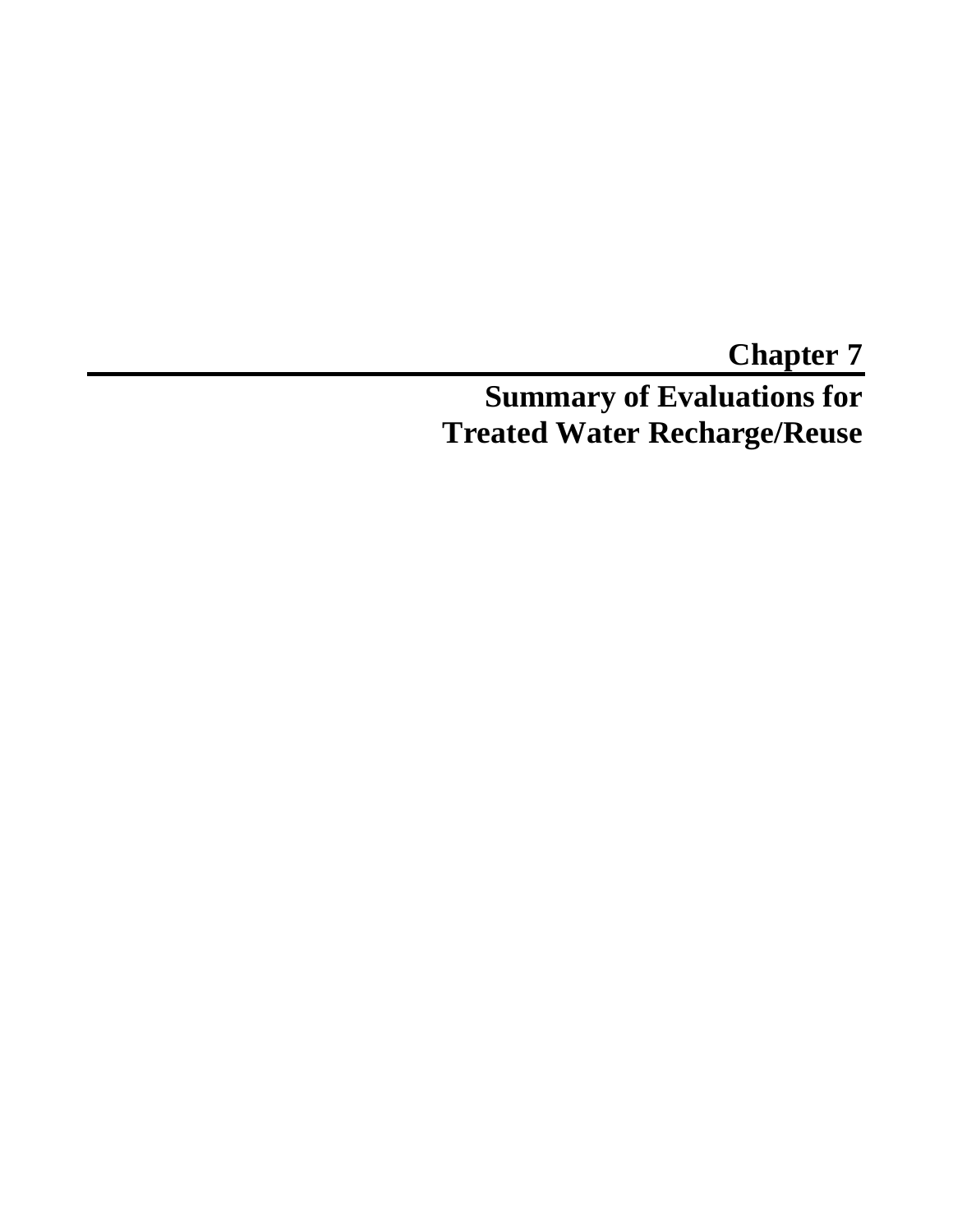## **CHAPTER 7**

## **SUMMARY OF EVALUATIONS FOR TREATED WATER RECHARGE / REUSE**

#### **7.1 INTRODUCTION AND SCREENING OF TECHNOLOGIES**

Centralized wastewater processes include treated water recharge facilities designed to minimize the impacts on nearby surface waters and/or groundwater. Potential impacts of large treated water recharge flows include groundwater mounding and an increase in pollutant concentrations in receiving water bodies.

Currently, the WWTF uses sand infiltration beds as the sole means of treated water recharge. Treated water from the WWTF is recharged to a total of four sand infiltration beds, on a rotating basis, covering approximately four acres, north of the WWTF. The facilities are described in detail in the 1999 NAR.

This Chapter identifies and screens treated water recharge technologies for more detailed evaluation and summarizes the evaluations completed to find a feasible recharge site.

#### **7.2 TECHNOLOGY SUMMARY**

A detailed description of the various treated water recharge technologies is provided in Appendix P with a summary of their advantages and disadvantages. The following text summarizes this description.

Sand infiltration beds (similar to the existing sand infiltration beds at the WWTF) are a simple and reliable treated water recharge technology with relatively low operating costs.

Subsurface infiltration facilities (similar to large septic system leaching systems) are simple and reliable. These facilities are constructed below ground and therefore have minimal visual

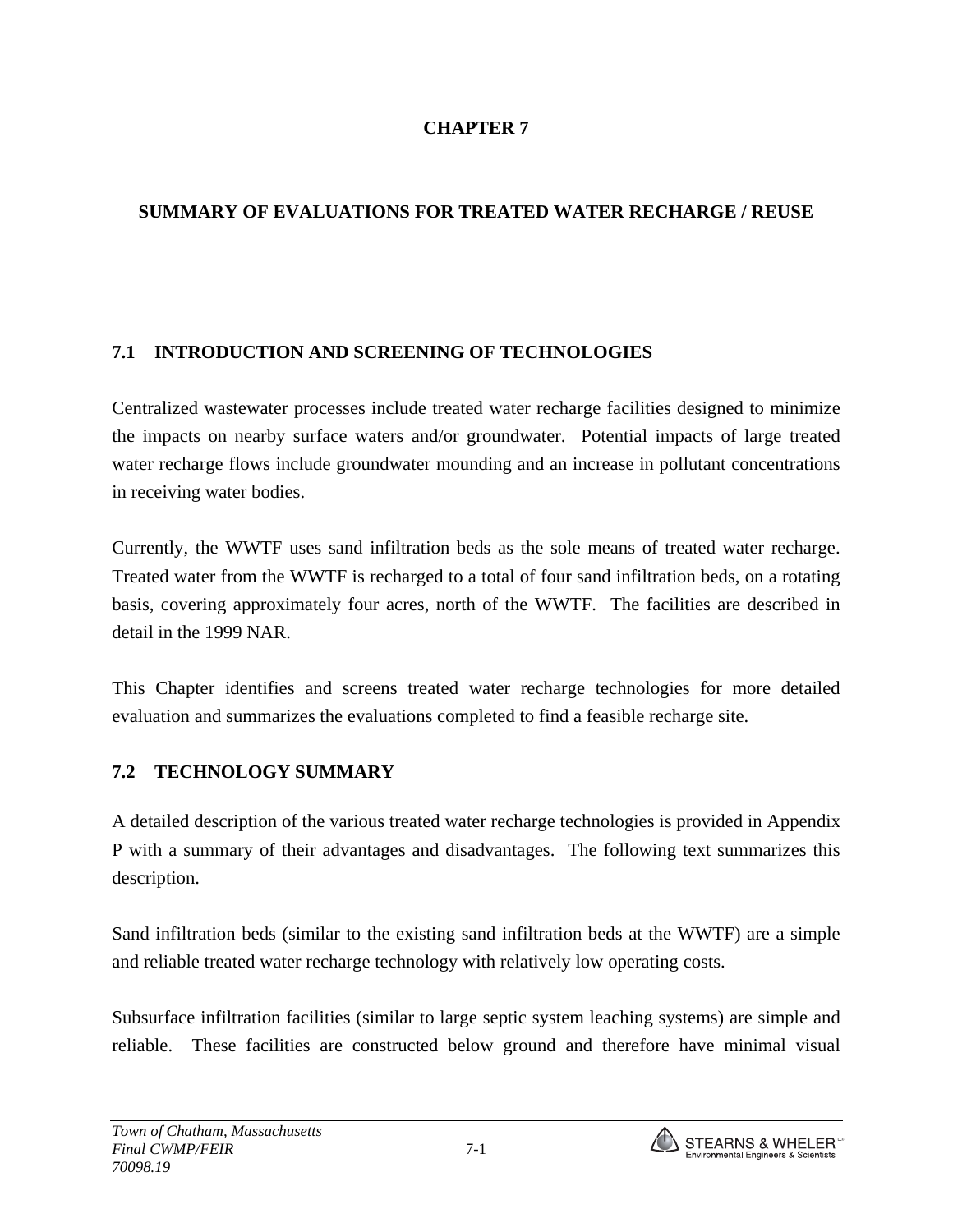impacts, reduced potential for odors, and can provide secondary use of the land. Treated water recharge in subsurface infiltration facilities has higher land area requirements. Subsurface infiltration facilities are not easily cleaned. Therefore, the life of the facilities will be dependent on the quality of the effluent.

Spray irrigation is a simple and reliable treated water recharge technology. It can provide additional nitrogen uptake and removal. Significant additional treatment is required if the irrigation is in a public area.

Treated water recharge through well injection has relatively low land requirements and relatively low construction costs. Well injection has the potential of plugging at the injection point due to build-up of fine solids and biofouling, and would require chlorination. This method does provide a means of treated water recharge at multiple potential sites with minimal land requirements; however, MassDEP's resistance to support and permit of this technology eliminates it from further consideration.

Treated water recharge through wick well is a variation of well injection and has similar advantages and disadvantages. It is attaining limited regulatory acceptance, and more complete acceptance is contingent on long-term demonstration of effectiveness.

Wetland restoration and nitrogen attenuation concepts are being evaluated on Cape Cod and include evaluation and modeling of very site-specific considerations. If they prove to be feasible and acceptable to the regulatory community, they could provide low-cost methods to recharge highly treated water, recharge impacted portions of the watershed, and attenuate nitrogen in the groundwater. These systems are very site specific and should be considered where applicable.

Discharge through an ocean outfall is not allowed by the Massachusetts Ocean Sanctuaries Act, however, this alternative will remain under consideration if no other acceptable site is identified with sufficient capacity to handle the Town's needs.

The main characteristics of these technologies are summarized on Table 7-1 with respect to the standard set of criteria used to screen technologies in Chapters 5 and 6.

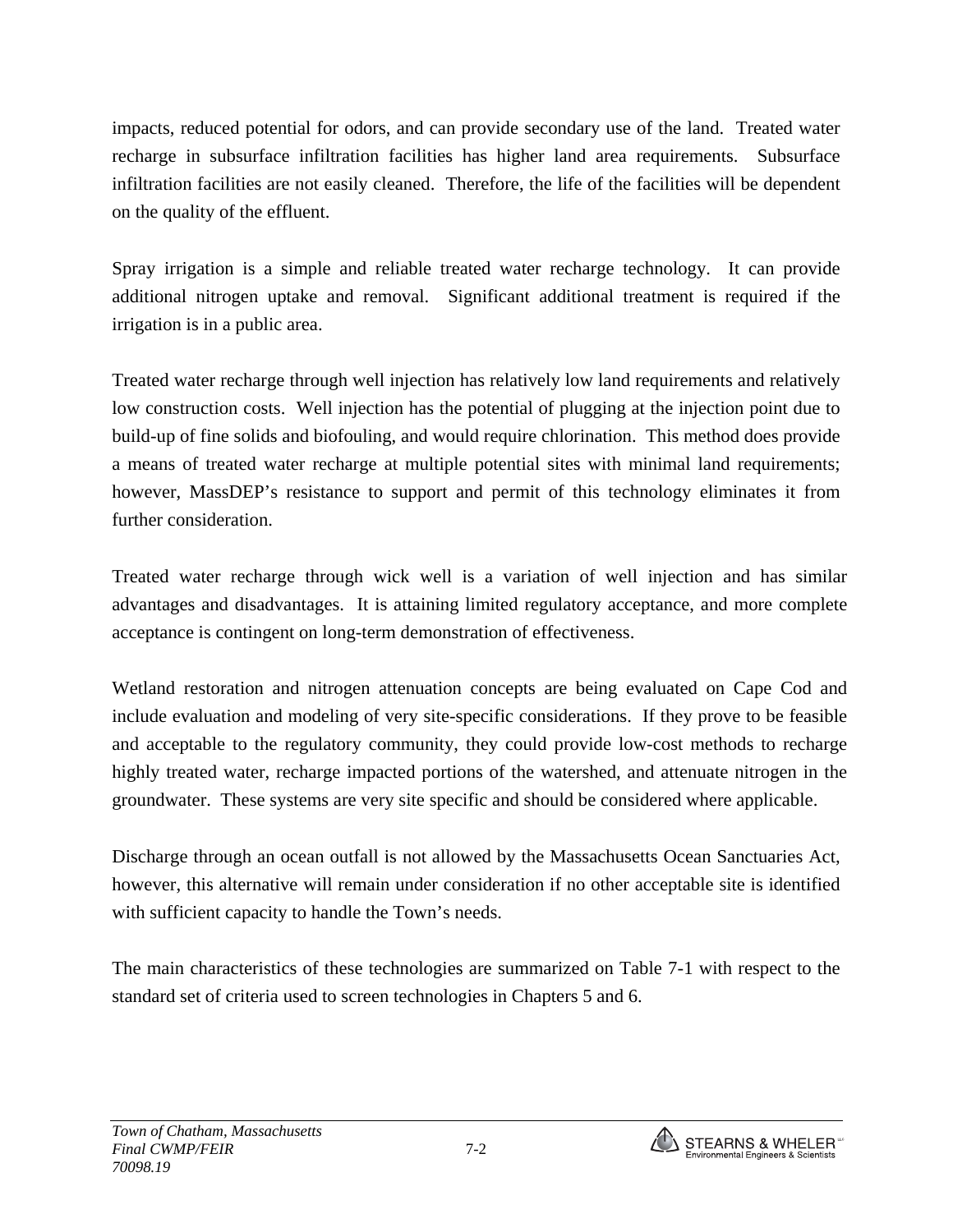The following treated water recharge technologies are recommended for further evaluation:

- Continued use (and expansion) of existing sand infiltration beds at the WWTF site.
- Sand infiltration beds.
- Subsurface infiltration.
- Spray irrigation.
- Wetland restoration (only for appropriate sites)

#### **7.3 PRELIMINARY SITE EVALUATIONS**

A. **Introduction.** Several sites were considered for treated water recharge. Using the Town's GIS system, site visits and discussions with Town officials, 15 sites, ten of which were Town owned, were identified. Each of these sites is identified in Table 7-2. This table summarizes some of the major physical features and site specific criteria to be used to evaluate each site.

The sites were then ranked based on this initial analysis to determine the top candidate sites for further evaluation. The summary of this evaluation is presented in Table 7-3. The results of this analysis were reviewed with the Town's Technical Advisory Group (TAG) and six sites were identified for detailed evaluation. The TAG recommended that privately owned sites be removed from consideration and only focus on Town owned properties. In addition, several other sites were ruled out for consideration for further evaluation based on site conditions, proximity to wetlands or proximity to sensitive receptors. As a result, although not identified as one of the original Top 6 sites, the Airport site was moved ahead of several other sites based on site accessibility, size, and recommendations from the Town. Therefore, the sites retained for further evaluation include:

- Site 1 (WWTF or Treatment Plant North)
- Site 2 (Volunteer Park)
- Site 4 (Chatham Airport)
- Site 7 (Chatham High School)
- Site 9 (Chatham Seaside Links Golf Course)
- Site 10 (Hamden Place)

Sites are shown on Figure 2-5.

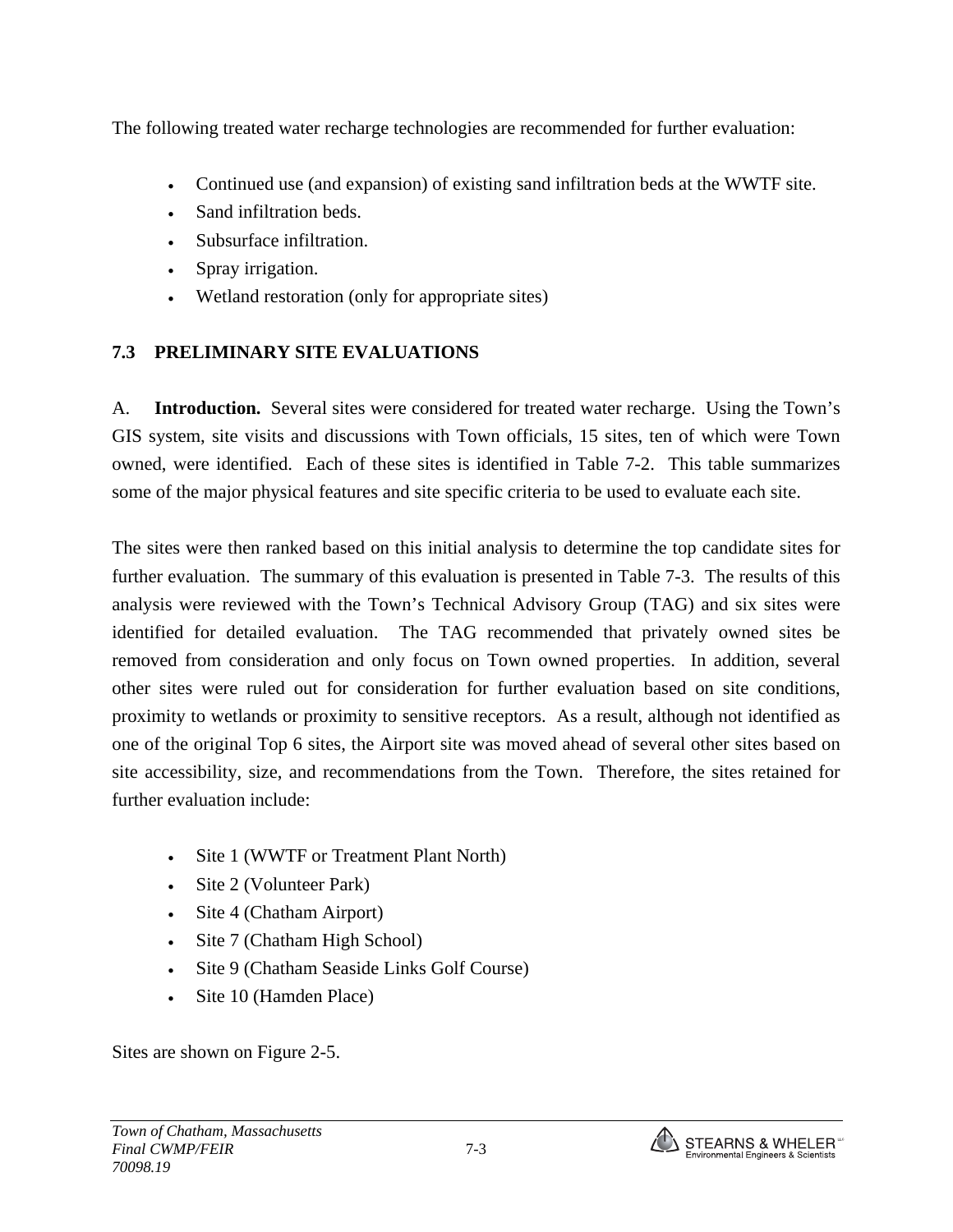Each site was considered for each of the recommended disposal technologies, except ocean outfall. Application of technologies for each site was then based on the results of subsurface investigations, TAG input and considerations of location, capacity, feasibility and general acceptance. The following technologies were evaluated for each site:

- Site 1 Use of existing sand infiltration beds, and either new sand infiltration beds or subsurface leaching facilities.
- Site  $2 -$  Subsurface leaching facilities.
- Site 4 Subsurface leaching facilities and/or sand infiltration beds.
- Site  $7 -$  Subsurface leaching facilities.
- Site 9 Subsurface leaching facilities and/or spray irrigation.
- Site 10 Subsurface leaching facilities.

In most cases, the use of sand infiltration beds was not considered based on site location and existing and/or abutting land use. In those areas, only facilities located below grade would be considered. Only Site 1, the location of the existing sand infiltration beds operated as part of the existing WWTF, is considered a viable location for open sand beds. At the time this was evaluated, because of the MassDEP Interim Guidelines on Reclaimed Water, only Site 9 (the golf course) was considered for spray irrigation. There is the possibility of considering its use at Site 1, however, the limited recharge capacity spray irrigation would offer at this site is less favorable than the other two technologies.

B. **Wastewater Treatment Issues and Requirements for Treated Water Recharge at New Remote Sites.** If the Town considers developing new treated water recharge sites, potential future recharge limitations must be considered.

 1. Treated water that is recharged into subsurface leaching facilities must have low suspended solids to avoid plugging the soil infiltration system which would require costly repairs. Effluent filtration would reduce this potential.

 2. Treated water recharges upgradient of freshwater ponds and lakes would need phosphorus removal to avoid the creation of a phosphorus plume that could migrate to the freshwater body and cause eutrophication. The Otis Air Force Base wastewater treatment facility discharge and the eutrophication of Ashumet Pond in Falmouth and Mashpee is a recent

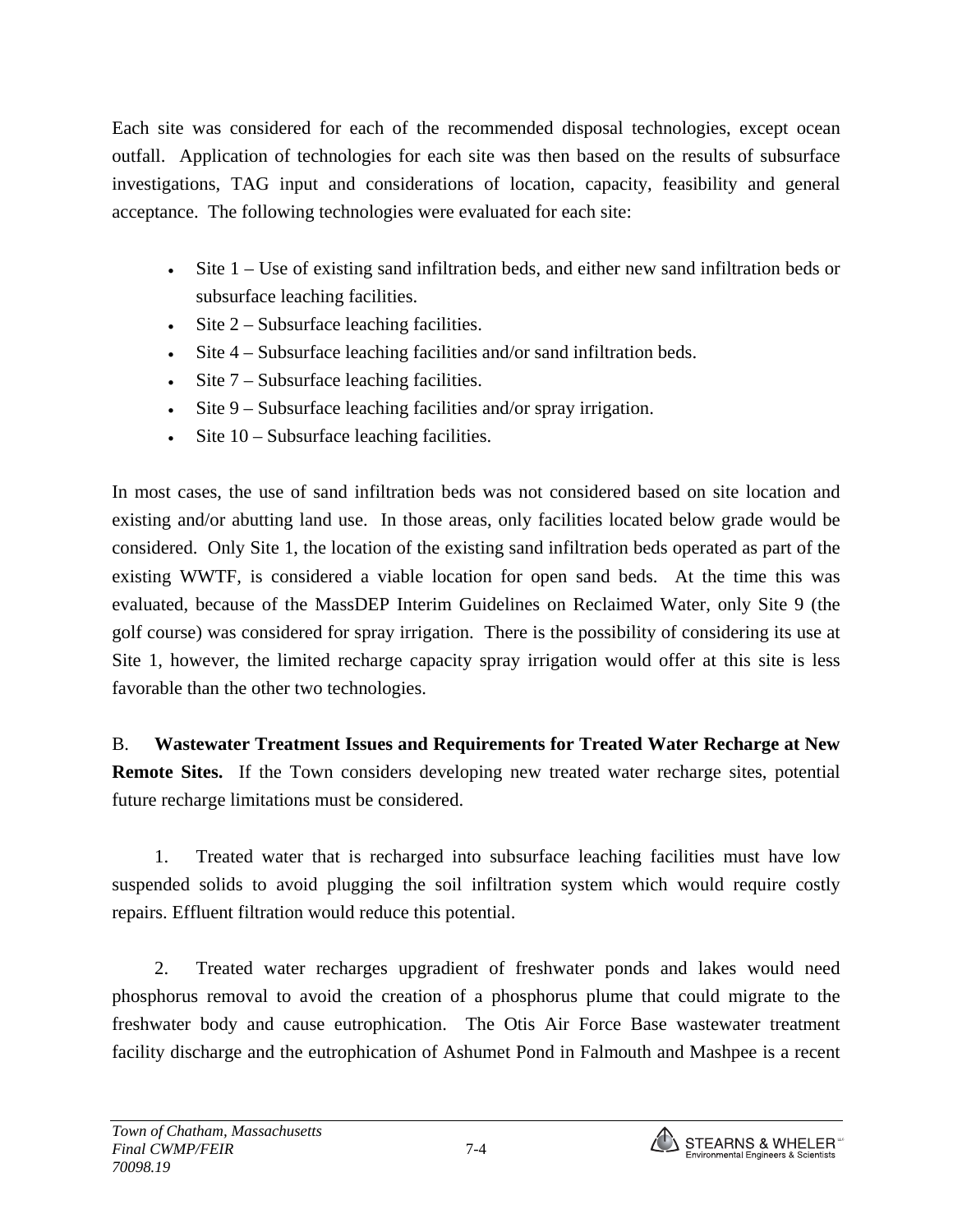Cape Cod example of this issue. This case study is described in the 2003 report by the U.S. Geological Survey entitled *"Reactive-Transport Simulation of Phosphorus in the Sewage Plume at the Massachusetts Military Reservation, Cape Cod, Massachusetts."* 

 3. Treated water recharge into Zone II areas (drinking water supply areas) will need to meet the MassDEP updated regulations 310 CMR 5.00 Groundwater Discharge Permit Program. Effluent limits for this type of discharge would need to meet the following treatment and design standards:

- Turbidity: <5 Nephelometric turbidity units (NTU)
- Fecal coliform content: <200 colonies/100 ml
- TSS concentration:  $<$ 10 mg/L
- TOC concentration:  $<$  3 mg/L

These standards are typically met by the addition of filtration facilities and disinfection.

Treated water recharge in a Zone II area with less than a two-year travel time to a public water supply would need to meet the following more stringent treatment and design standards:

- BOD concentration:  $\langle 10 \text{ mg/L} \rangle$
- Turbidity:  $<$ 2 NTU
- Fecal coliform content: median of no detectable colonies/100 ml and no single sample to exceed 14 colonies/100 ml
- TSS concentration:  $\leq$ 5 mg/L
- TN concentration:  $<$  5 mg/L
- Nitrate concentration:  $<$  5 mg/L
- TOC concentration:  $< 1$  mg/L

These standards are typically met by microfiltration and disinfection.

MassDEP has also promulagated new regulations (310 CMR 20.00 – Reclaimed Water Permit Program and Standards).These new standards of "Class A" and "Class B" have similar limits for reuse as identified above, where Class A are more stringent.

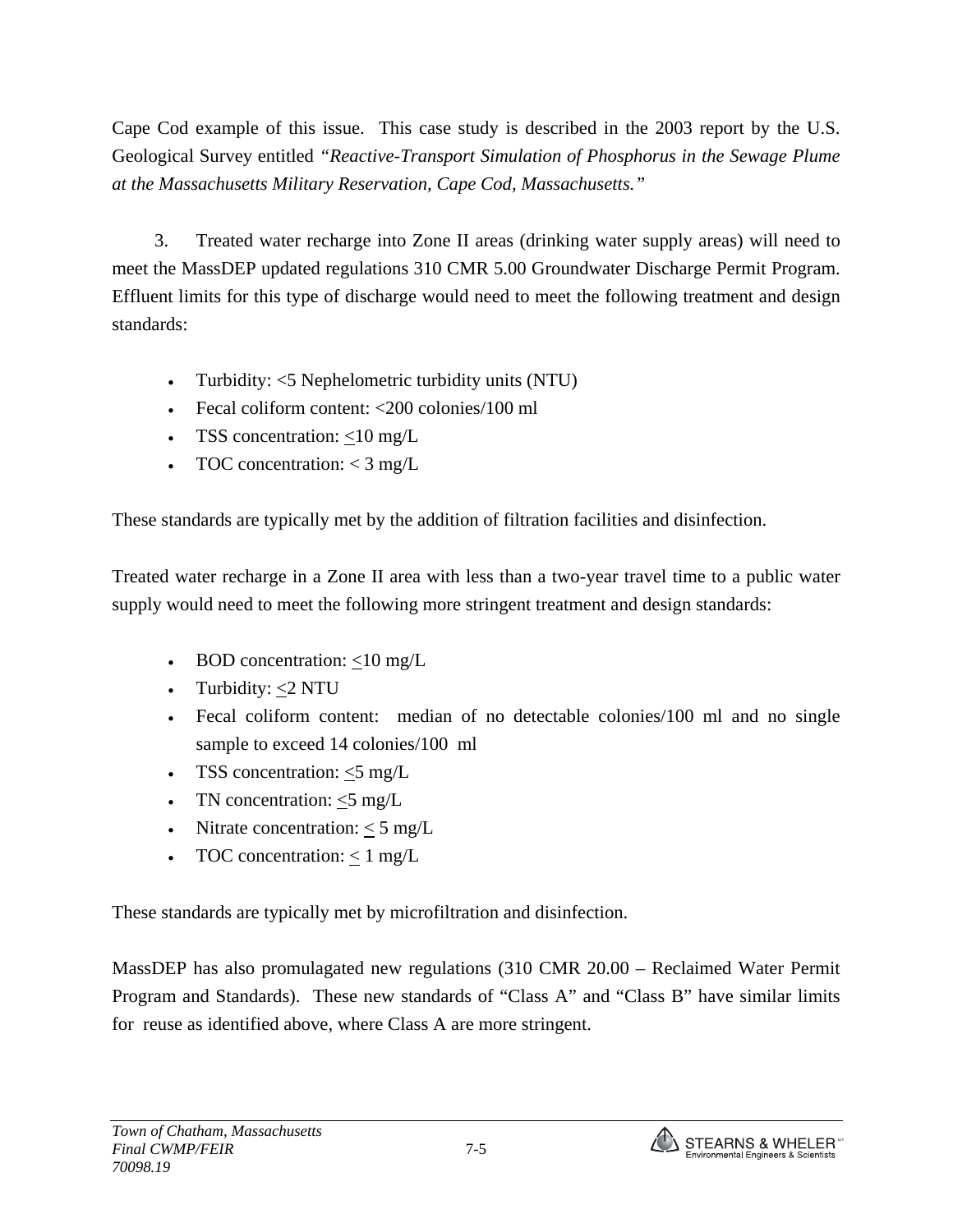C. **Development and Comparison of Conceptual Designs.**A conceptual design was developed for each of the recommended sites and technologies, and the basis for these are provided below:

 1. **Infiltration Beds.** Conceptual designs (as developed prior to and as part of the Draft CWMP/DEIR) for sand infiltration beds were developed in accordance with the following guidance documents:

- *Guides for the Design of Wastewater Treatment Works, NEIWPCC*
- *Guidelines for the Design, Construction, Operation, and Maintenance of Small Sewage Treatment Facilities with Land Disposal* by the MassDEP
- *Interim Guidelines on Reclaimed Water* by the MassDEP

The following additional considerations were also used to develop the conceptual designs:

- Available areas were divided into cells (approximately 200 feet by 200 feet, where possible) in order to provide flexibility for operation and maintenance.
- Cell areas would be graded flat during construction and be separated by berms.
- Treated water flow would be pumped from the WWTF or small cluster wastewater treatment system through the transport force main, into header pipes, and then into individual bed influent pipes.
- The header pipes would control areas of use, while the bed influent pipes would control flow to individual cells.
- Splashing would be prevented through the use of an end splash guard and pad. Pumping is only required at the WWTF.
- Header pipes and bed pipes are valved, allowing for individual cell use. Cell areas require 4 feet of clean sand for the infiltration surface. The site would contain access roads along the berms and the site area would be fenced.

 2. **Subsurface Infiltration Facilities.** Conceptual designs (as developed prior to and as part of the Draft CWMP/DEIR) for subsurface infiltration facilities were developed in accordance with the following guidance documents:

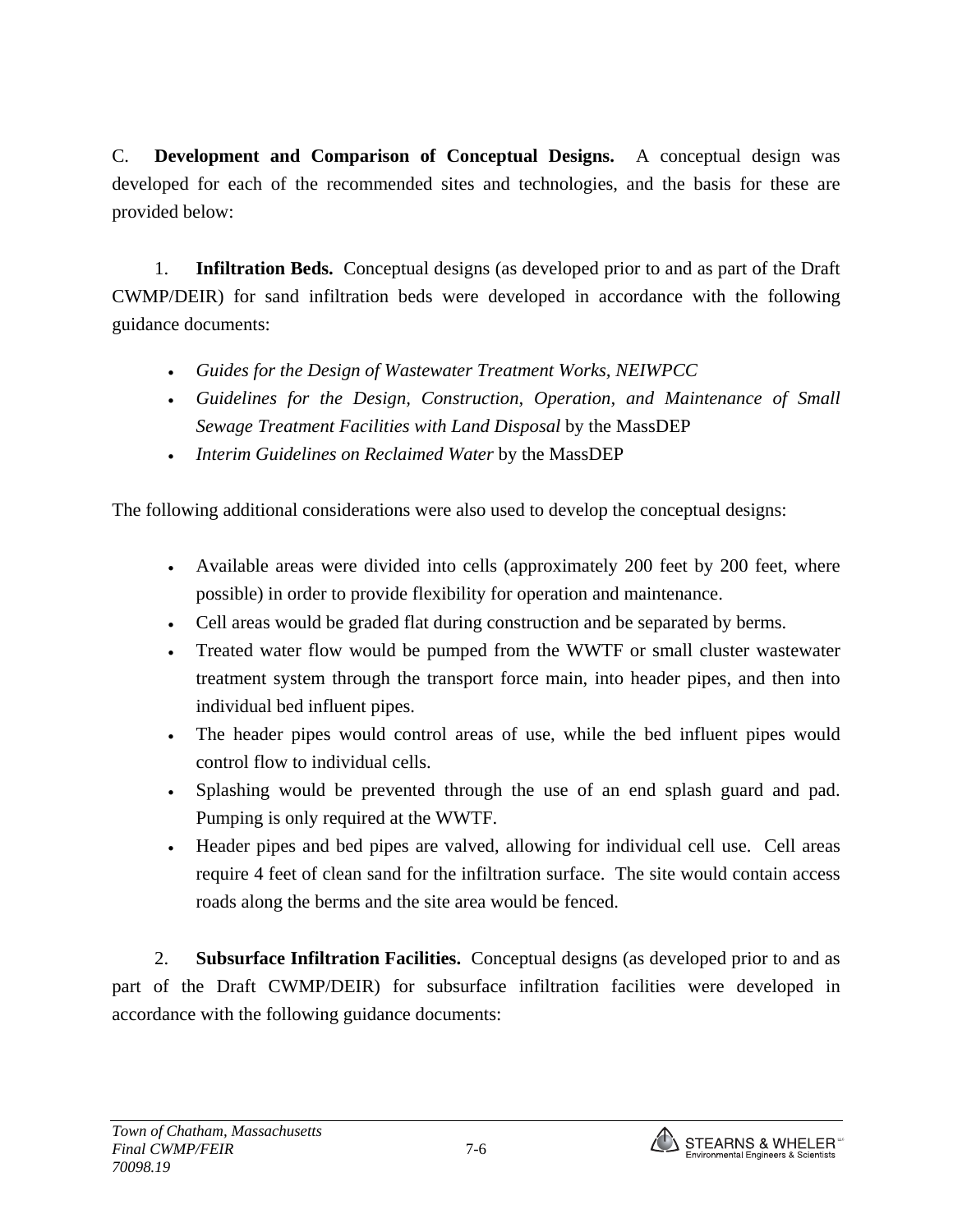- *Guides for the Design of Wastewater Treatment Works, NEIWPCC*
- *Title 5 Pressure Distribution Guidance* from MassDEP.
- *Interim Guidelines on Reclaimed Water* by the MassDEP.

The following additional considerations were also used to develop the conceptual designs:

- Treated water flow from any cluster WWTF or the Chatham WWTF would be filtered.
- If the treated water recharge is up gradient of a fresh water body and phosphorus removal is needed, the phosphorous would be precipitated and removed with the addition of a metal salt (alum, ferrous sulfate, etc) before the filter.
- The filtered effluent would be pumped from the treatment facility through the transport force main, and into a wet well and pump station located at the site.
- The effluent would be re-pumped through header piping, center manifold piping, and distribution piping in the infiltration cells. The header pipes control areas of use, while the center manifolds control the flow to individual cells.
- Infiltration areas are divided into cells (approximately 200 feet by 200 feet, where possible) in order to provide flexibility for operation and maintenance.
- Flows discharge from the distribution pipes located approximately 8 feet on center.
- Pumping is required at both the treatment facility and the site.
- Header pipes and center manifolds are valved, allowing for individual cell use, periodic high-rate dosing, and the ability for cells to dry out between doses.

 3. **Spray Irrigation Facilities.** Conceptual designs (as developed prior to and as part of the Draft CWMP/DEIR) were investigated for spray irrigation facilities in accordance with the following guidance documents:

- *Interim Guidelines on Reclaimed Water* by the MassDEP.
- *Guides for the Design of Wastewater Treatment Works, NEIWPCC.*

The following additional considerations were also used to develop the conceptual designs:

- Microfiltration at the WWTF.
- Transmission piping to the site.

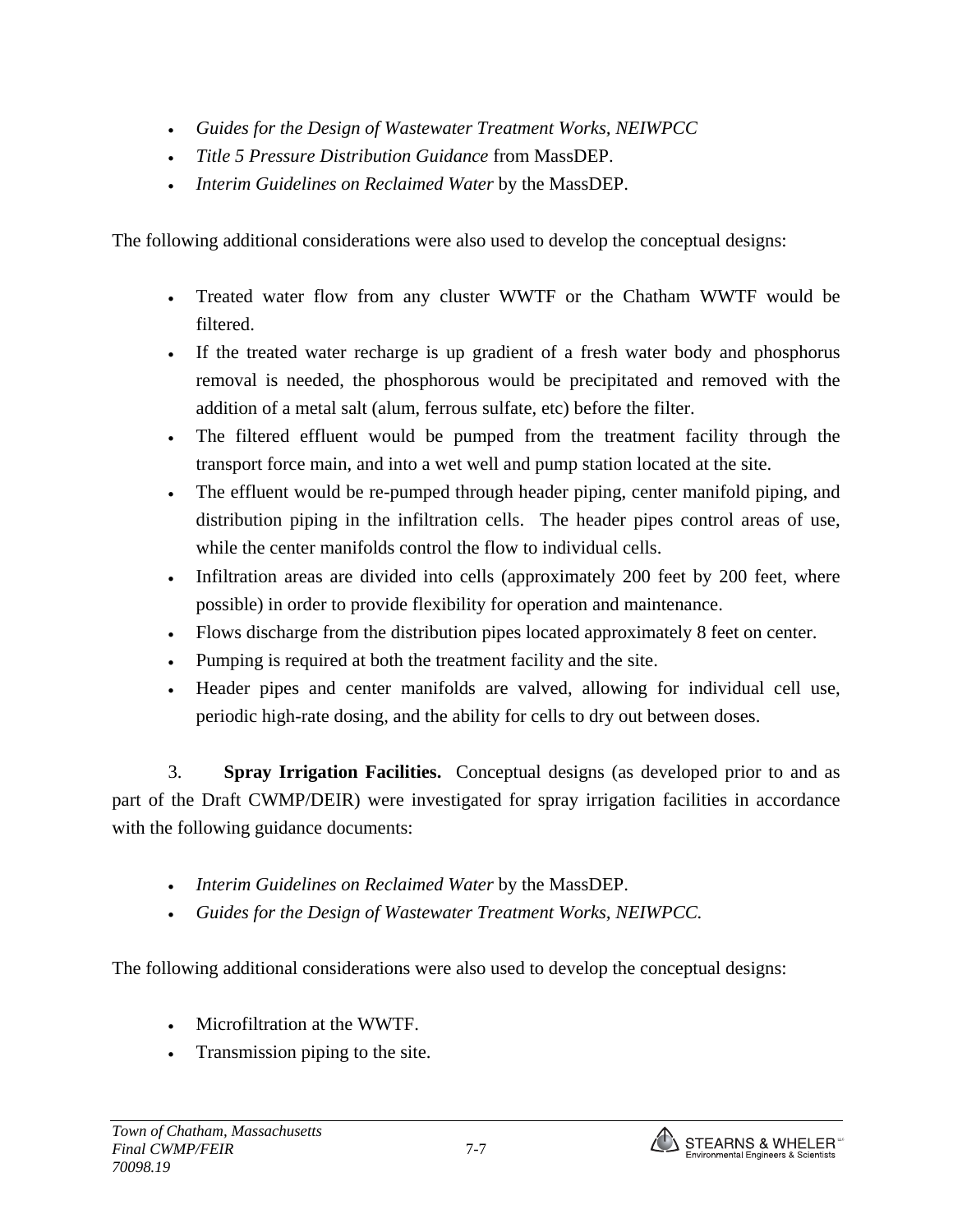- Booster pumping to increase irrigation pressures.
- Hydraulic loading rate of 2 inches per acre per week.
- Nozzle spacing of 60 to 100 feet.
- Nominal nozzle pressure of 30 psi.

Based on these designs, preliminary layouts and capacities were developed. Any system designed as part of the recommended plan will be in accordance with applicable regulations at the time of the design.

USGS modeling of the potential treated water recharges were developed to investigate mounding impacts and potential groundwater recharge sites were developed to further investigate mounding impacts and the location where the treated water would surface.

# **7.4 FURTHER EVALUATIONS OF TREATED WATER RECHARGE SITES**

A. **Introduction**. Following the recommendations of the preliminary evaluation as described in Section 7.3 of available sites for treated water recharge in Chatham, additional study was performed and documented as part of the "Treated Water Recharge Site Evaluations – Final Report", dated June 2007. A copy of this report is included in Appendix F.

The report documented the findings of field investigations at the six potential sites in Chatham, Sites 1, 2, 4, 7, 9, and 10.

B. **Conclusions and Recommendations of the Report.** Each site evaluated has the potential to serve as a treated water recharge site. This is a result of the presence of similar medium to course grain sands seen at each site. At each site, similar loading rates were assigned, based on the comparable percolation rates observed. In accordance with MassDEP guidance that relates loading rate to percolation test infiltration rate, loading rates of 5 gpd/sf and 2.5 gpd/sf were assigned to each site for sand beds or leaching fields, respectively. The various sites do have limitations; however, they are primarily a function of the available acreage.

A clay layer is known to exist across most of the Town. This clay layer was encountered in the Airport (Site 4) borings (45 to 50 feet) and in the Volunteer Park (Site 2) boring (55 feet). A clay layer underlying the receiving aquifer at a relatively shallow depth can also limit the

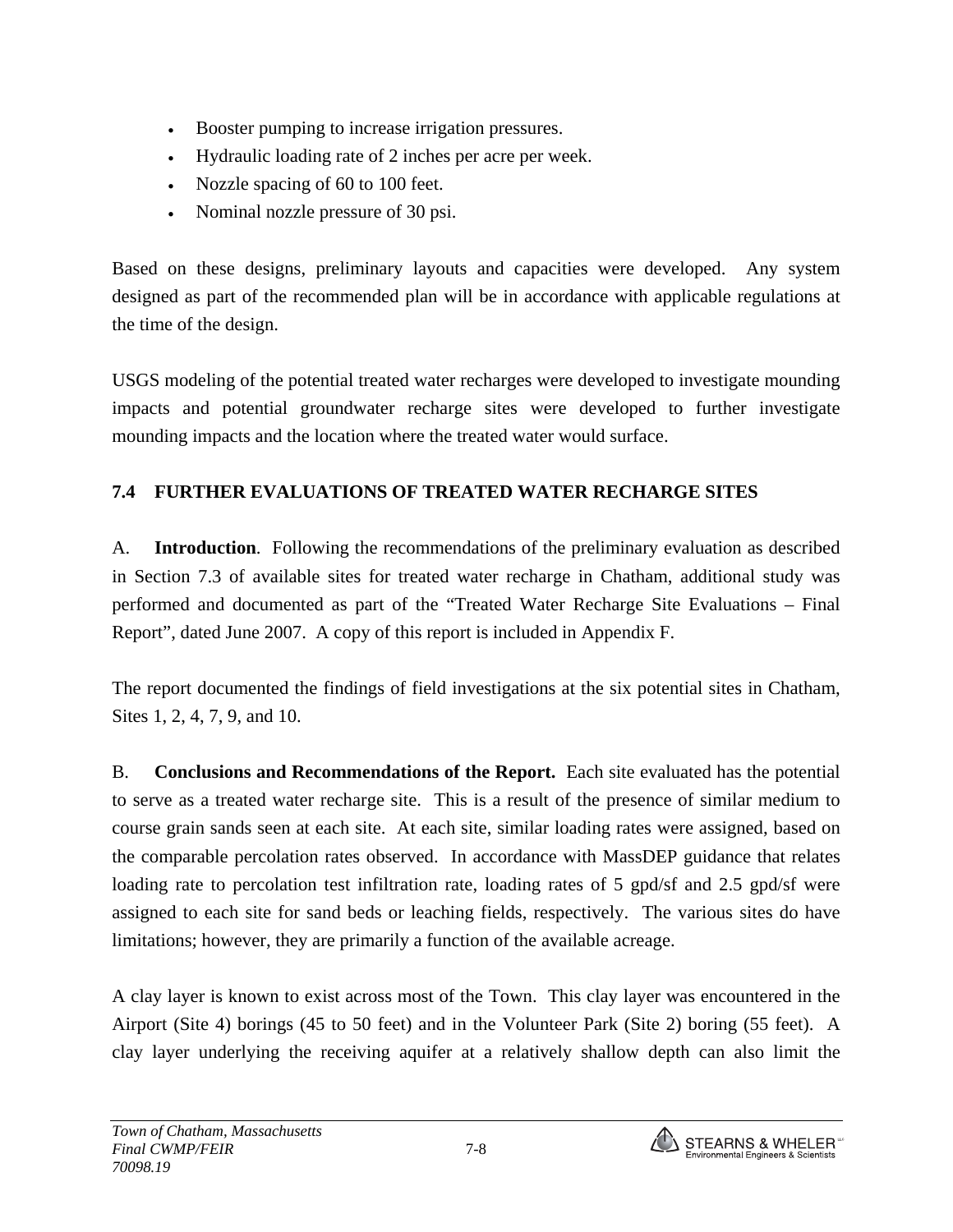infiltration capacity of sites because of mounding. Greater mounding results when there is less aquifer thickness to disperse the water. Depth to clay at the Airport and Volunteer Park was assigned to be 8 feet and 5 feet below the water table, respectively. The available aquifer depth (the distance between the water table and the clay layer) has a significant affect on the mounding. However, using the recharge rates derived from the available infiltration area, mounding did not eliminate any site from further consideration. Mounding heights ranged from 4 feet at the golf course (Site 9) (low rate of recharge) to 25 feet at the Airport and 30 feet at Volunteer Park (shallow clay layer). However, even in the case of the Airport and Volunteer Park, background groundwater levels are sufficiently deep that adverse impacts due to this mounding do not occur.

Each site has the potential to serve as a treated water recharge site. There are capacity limitations at each site, but all the sites can be considered to be available as a possible destination for either a portion of the flow from the existing treatment plant or the flow from a local, neighborhood satellite plant. Sites located within Zone II's of the Town's drinking water supply are considered less favorable (at the time of the evaluation) because of the added restrictions of the MassDEP "Interim Guidelines for Reclaimed Water Use", which imposes stricter permitting and treatment requirements. Therefore it is advantageous to the Town to stay out of these areas from both a water supply protection and cost perspective as these restrictions have become more stringent with the recently (2009) released revisions to 310 CMR 5.00 and promulgation of 310 CMR 20.00, which replace the "Interim Guidelines for Reclaimed Water Use".

Because of the favorable conditions at Site 1, the Town chose to perform additional study at this site to investigate the possibility of increasing the allowable recharge rate to greater than 5 gpd/sf.

#### **7.5 USGS MODELING EFFORTS**

Beginning in 2004 the Town of Chatham began work with the United States Geologic Survey (USGS) to perform groundwater modeling of Chatham relative to various recharge alternatives as described above. As part of these efforts, the modeling was also used to evaluate the effects of various treated water recharge scenarios on the groundwater at the existing landfill.

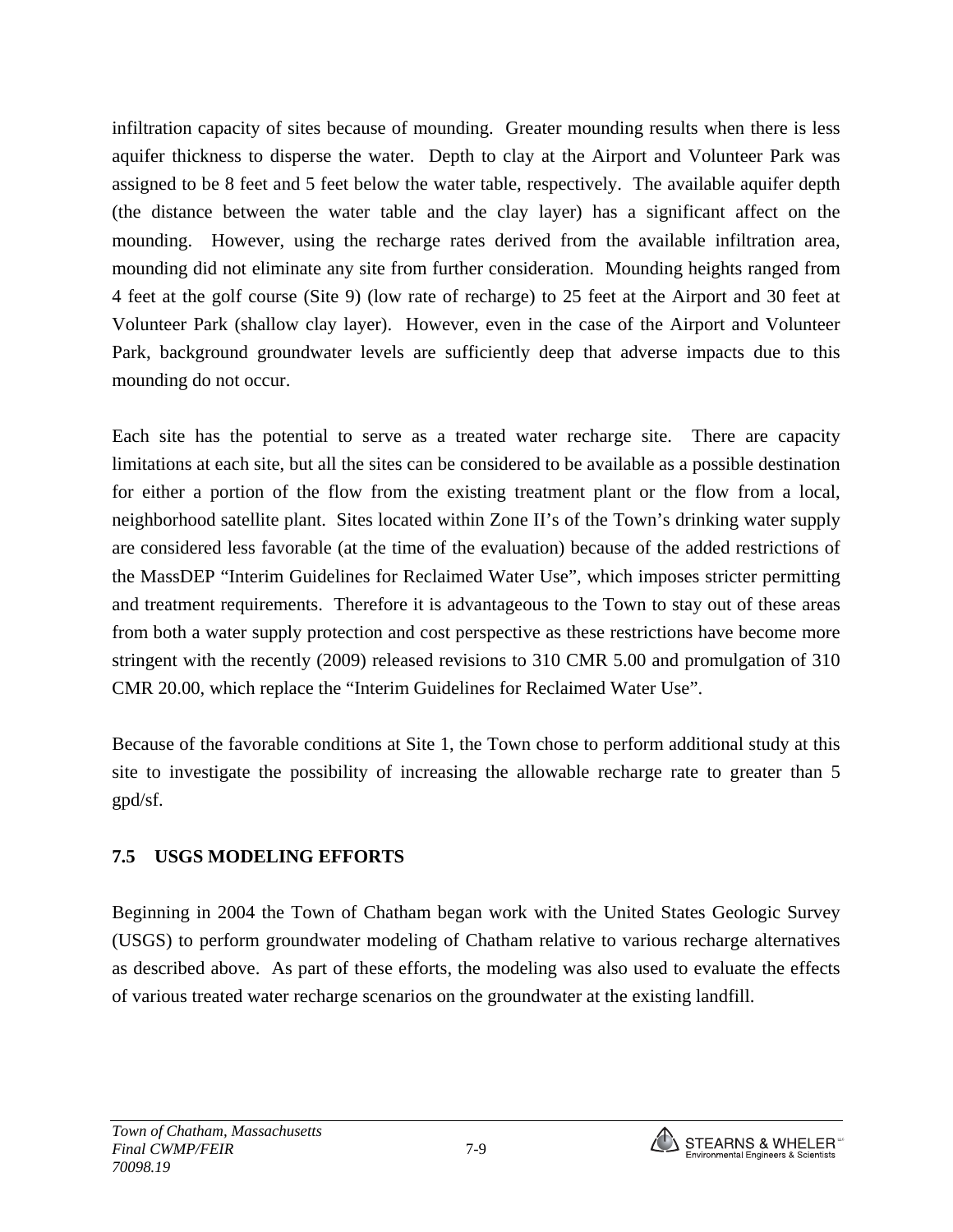A Technical Memorandum, dated July 11, 2005 and included in Appendix D, identifies these efforts and summarizes the findings.

As a result of these efforts, it was demonstrated that any of the proposed recharge scenarios would not result in the capture of any groundwater under the landfill (a potential landfill plume) by Indian Hill Well.

Additional USGS modeling evaluations were made for groupings of the 6 sites (combined flows of 1.5 mgd flow or greater) to further evaluate potential mounding at the sites and where the treated water recharged at the sites would ultimately move with the groundwater system. Particle track figures illustrating this modeled transport for each site and scenario are contained in Appendix G. There are two groups of figures: figures depicting treated water / groundwater flow with Indian Hill well turned off (6/23/04 figures), and figures depicting this flow with Indian Hill well turned on (7/28/04 figures). A table at the end of this appendix summarizes estimates of the number of flow particles and flow volume that would surface at the various surface water resources and public water supply wells.

This preliminary groundwater modeling indicated that recharge at the existing treatment facility and Site 1 (located to the north of the treatment facility) would contribute the least amount of treated water flow to the Town's sensitive coastal estuaries. It was also understood that recharge at the WWTF and Site 1 would involve the lowest costs to construct and operate recharge facilities because these two sites are the closest to the WWTF.

#### **7.6 FURTHER EVALUATION OF SITE 1**

Following the site evaluations and the USGS modeling efforts, the Town proceeded with additional infiltration loading tests at Site 1. The tests were performed in the summer of 2006 and a copy of the report is included in Appendix E.

The field testing at Site 1 indicated observed loading rates of 300 to 460 gpd/sf. The observed loading rates lead to a design loading rate of 30 gpd/sf using the USEPA procedures to allow an order of magnitude safety factor on the clean-water observed rates. The design rate of 30 gpd/sf was recommended to MassDEP for further considerations.

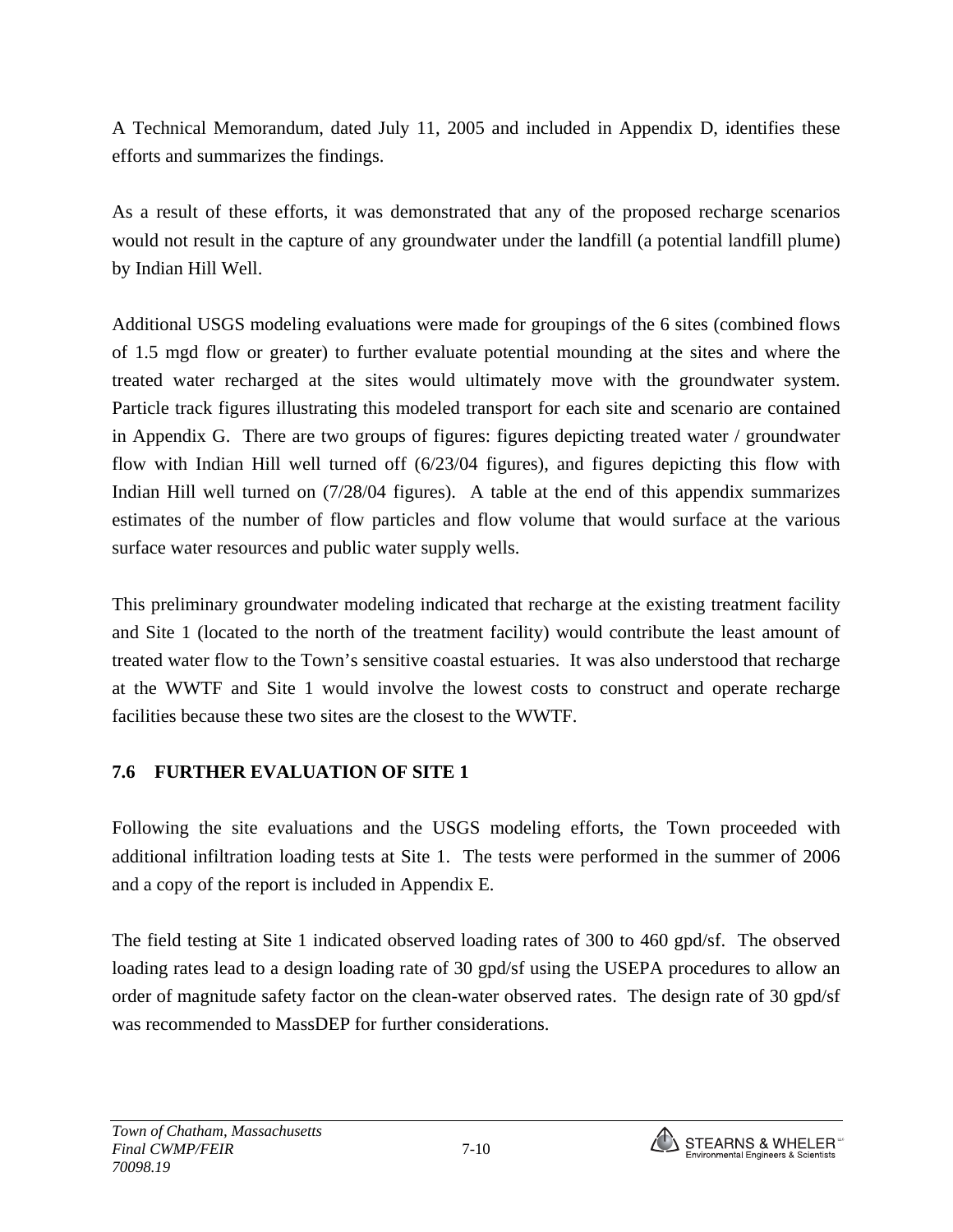MassDEP requested further localized modeling of the affects of three loading rates on surrounding areas, and in the spring of 2007 additional modeling was performed. A copy of the "Findings of Groundwater Modeling for Treated Water Recharge at Existing WWTF Site and Site No. 1 – Technical Memorandum", dated June 2007 is included in Appendix G.

This memorandum determined that no impacts would occur within the three alternative design loading rates of 15 gpd/sf, 30 gpd/sf, and 45 gpd/sf. The design loading rate of 30 gpd/sf was recommended as the one to use for new infiltration bed sizing at the WWTF site and at Site 1 based on the hydraulic load test work and the USEPA design criteria. This 30 gpd/sf design loading rate indicates the need for 200,000 sf of bed area for the projected Town-wide maximum month flow of 3.1 mgd (discussed in Chapter 2). This bed area is also based on the need to have 100 percent redundant bed area that can be taken off line at the maximum month condition for remediation or repairs. This projected bed area can be located on the existing site and on Site 1; therefore, there is not a need to use any of the other potential recharge sites.

#### **7.7 WATER REUSE CONSIDERATIONS**

A. **Introduction**. Two water reuse alternatives and their associated treatment requirements were considered for the treated water:

1. Further treatment of the water with microfiltration, and the transmission of the water to town lands (and possibly private lands) for spray irrigation.

2. Further treatment requirements for the recharge into Zone II areas as required by MassDEP.

These two alternatives are discussed below.

B. **Spray Irrigation Reuse.** Much interest has been expressed in Chatham on the possible reuse of the treated water for spray irrigation of public lands and private properties. It was expressed that this alternative could save money because it would make productive use of what could be considered a waste product. Also, several applications of this technology in Florida and the western states were used as an example of how the technology could be used on Cape Cod.

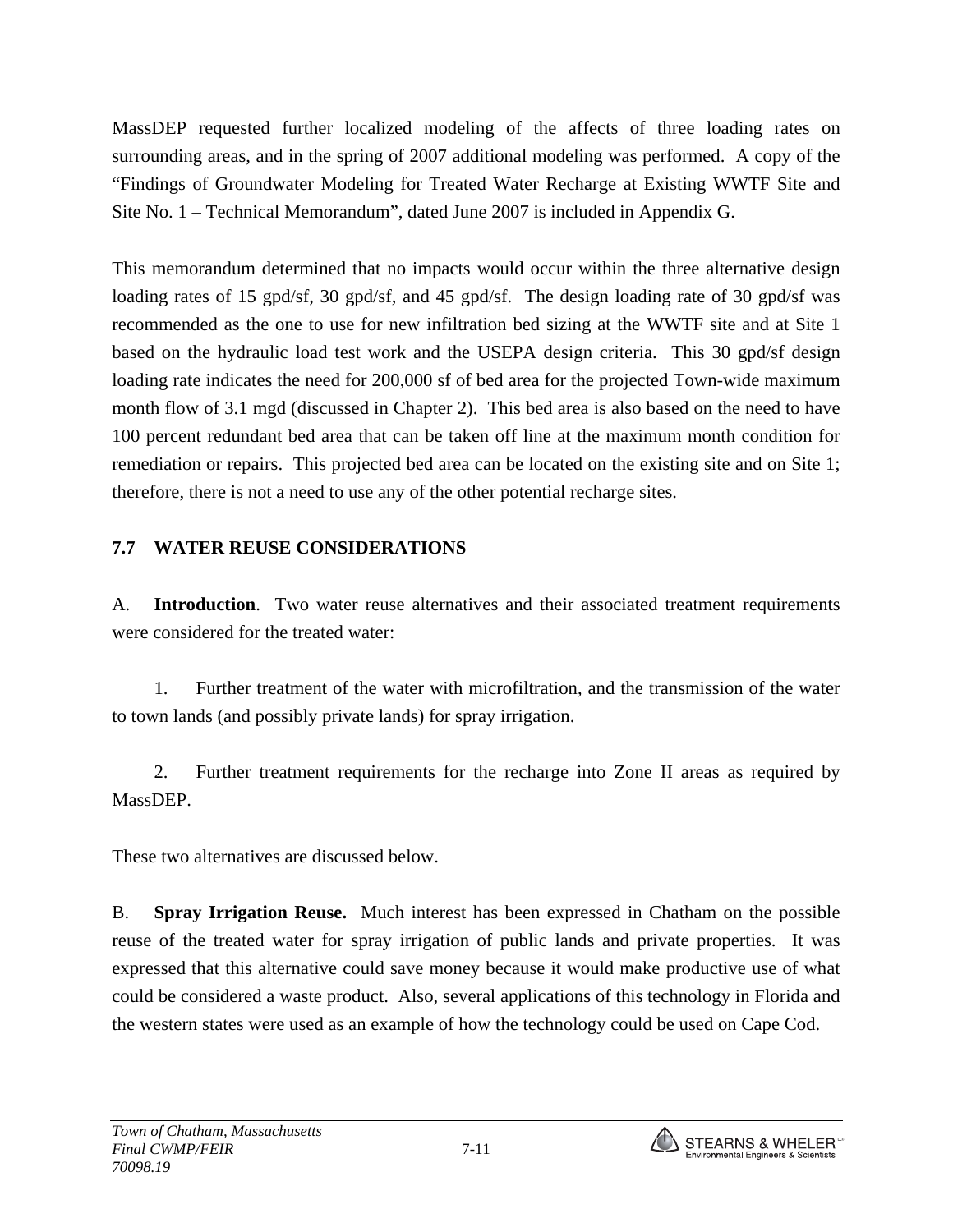As discussed earlier in this chapter, this alternative would require the following components beyond the ENR treatment facilities already envisioned for the WWTF upgrade:

- Microfiltration would be provided by advanced membrane materials. This process is similar to a reverse osmosis process that can be used to desalinate sea water and produce a pure water product, except that it has a lower membrane pore size and lower capital and O&M costs. It is effective at removing various pathogen cysts that may not be removed by the ENR facilities. This process would be required by MassDEP if the spray irrigation was to occur in a public place without restrictive site controls. The process would be installed and operated in a building at the WWTF.
- UV disinfection to the highest performance level would be required for further disinfection of the water.
- Storage facilities would be needed to store the treated water that is produced at the plant so that it could be available for the time when all users on the line wanted to irrigate. This type of storage is typically provided in an elevated storage tank similar to the two tanks used by the Water Department to store and provide pressurized drinking water across the Town.
- Dedicated treated water transmission pipes to convey the water to the spray irrigation sites.
- Booster pump station(s) would be needed if the storage facilities were not elevated. These pumps could be located at each irrigation site to ensure sufficient pressure for the site or at the non-elevated storage tank to pressurize the whole system.
- Site controls at the irrigation sites as required by MassDEP permits. These permits would also require sampling and groundwater monitoring at the site.
- Irrigation facilities at the sites.

It is noted that these facilities would not reduce any of the treated water recharge facilities at the WWTF, because the WWTF recharge facilities would be sized for the times when no one is irrigating, but the wastewater flow continues to the WWTF.

There is precedent for this type of irrigation at golf courses in Massachusetts when the treatment plant is located at (or very near to) the golf course. The closest example is the Town of Yarmouth seven-hole portion of the Bayberry Hills golf course that is constructed on the capped Yarmouth landfill. The treatment facility already had a large elevated storage facility when the

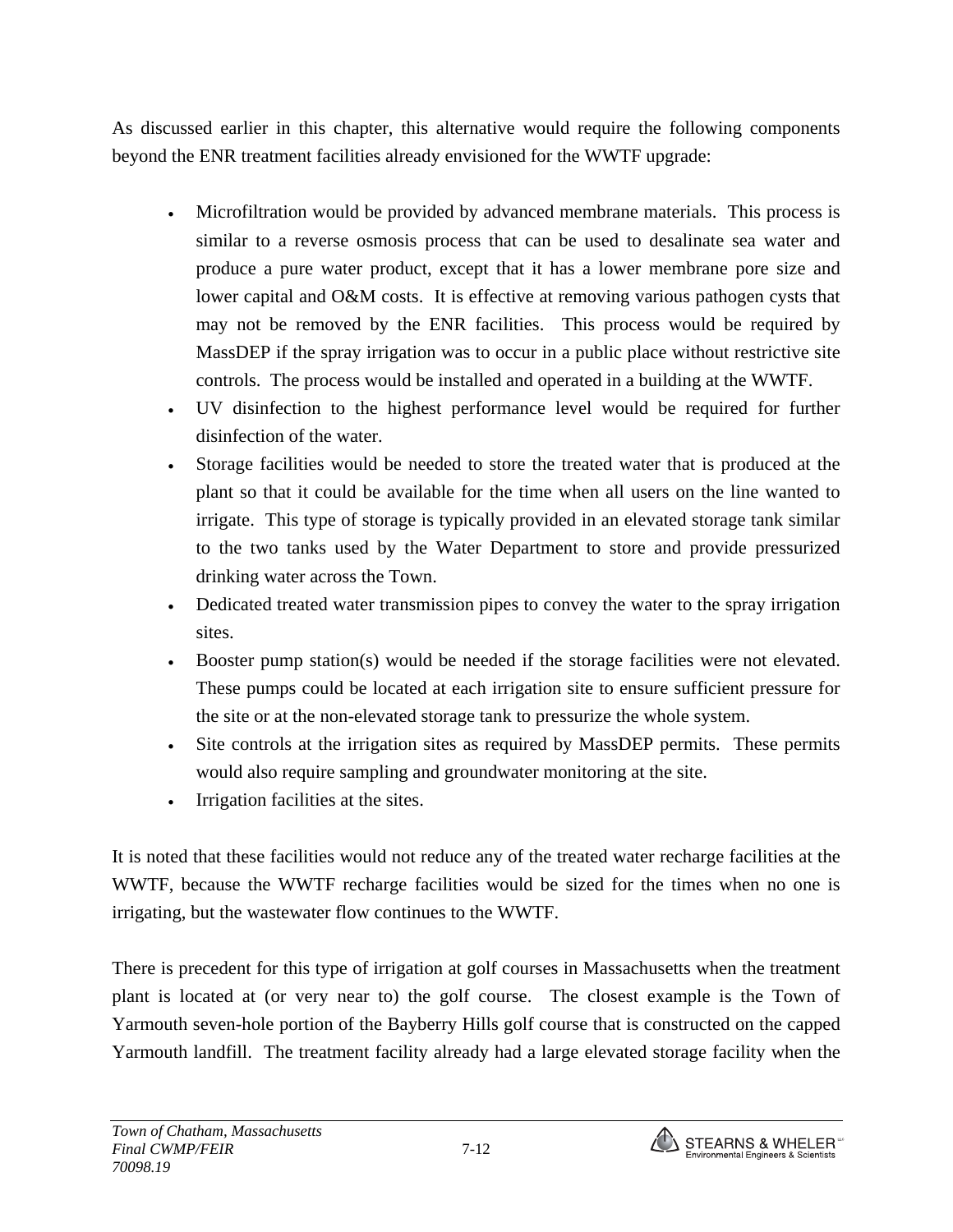landfill cap and golf course was planned and designed. This site also uses Town drinking water for irrigation.

There is no precedent for the irrigation on other Town or private properties that are accessible by the public.

Capital costs for a 1.0 mgd (700 gpm) treatment and distribution system to extend from the WWTF to the Chatham golf course at Main Street and Chatham Bars Avenue are conceptually summarized as follows:

- Microfiltration facility, including building, feed pumps, membranes, backwash facilities, and finished water pump station is estimated at \$3,500,000.
- An elevated storage tank is estimated at \$1,500,000.
- The disinfection facility and electrical power feed is estimated at \$500,000.
- Transmission force main piping is estimated at \$150 per linear foot installed (approximately 4 miles) for a total of \$3,200,000.
- Contingency costs are estimated at 25 percent for \$2,100,000.
- The irrigation facilities at the individual properties would be provided and funded by the property owner.
- Design, fiscal, legal, permitting, and engineering costs are estimated at 15 percent for \$1,200,000.

These components would total approximately \$12 million. It is believed that individual irrigation well and booster pump systems could be installed at the irrigation sites for less capital cost than this total cost. It is noted that the golf course already has its own irrigation well and system.

This type of system is not considered feasible for Chatham at this time. It could be added to the ENR process at a later time if water shortages warranted the additional costs.

C. **Treatment Requirements for Recharge to a Zone II Area.** As identified earlier in this chapter, MassDEP requires additional treatment requirements for recharge to a Zone II area as part of their revised regulations 310 CMR 5.00.These requirements typically lead to the addition of filtration facilities and disinfection facilities. A portion of the WWTF site is in the